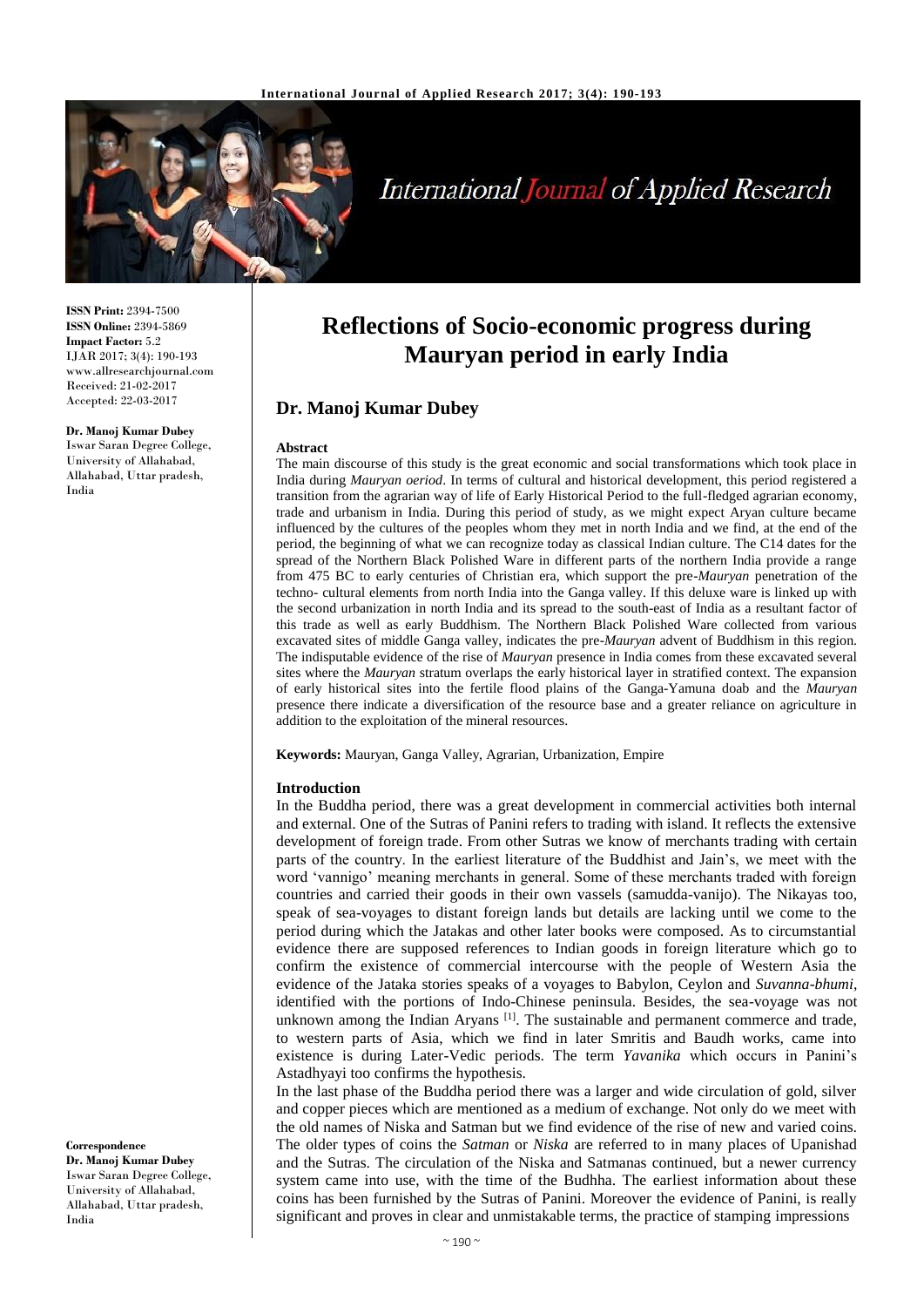on coins. Coming to the Buddhist works, we have repeated mention of the words as used by Panini. In addition there were pieces of intermediate or fractional values.

The C14 dates for the spread of the Northern Black Polished Ware in different parts of the northern India provide a range from 475 BC to early centuries of Christian era, which support the pre-Mauryan penetration of the techno- cultural elements from north India into the Ganga valley. If this deluxe ware is linked up with the second urbanization in north India and its spread to the south-east of India as a resultant factor of this trade as well as early Buddhism, the Northern Black Polished Ware collected from various excavated sites of middle Ganga valley, indicates the pre-Mauryan advent of Buddhism in this region. It is important that Campa, Rajgriha, Saket, Banaras, Kusinara, Kaushambi, Ataranjikhera, Shravasti, Lalqila and Kurukshetra are the site that has yielded the largest quantity of the Northern Black Polished Ware from Early Historical context in India<sup>[2]</sup>. This is matched with the big hoards of the silver punch-marked coins found in India. Thus, indisputable evidence of the rise of Mauryan presence in India comes from these excavated several sites where the Mauryan stratum overlaps the early historical layer in stratified context. The expansion of early historical sites into the fertile flood plains of the Ganga-Yamuna doab and the Mauryan presence there indicate a diversification of the resource base and a greater reliance on agriculture in addition to the exploitation of the mineral resources.

The prime motivation for the Mauryas to conquer the central western and northern India due to the necessity to extend their resource base and get an access to the raw materials. This brought the Mauryan system into close interaction with the early historical settlements of the area and thus middle Ganga valley formed a core region within the Mauryan state. Of the other early Buddhist centers of middle Ganga valley, have yielded remains ascribable to the Mauryan period. The middle Ganga valley was crucial and unavoidable to the routes of trade and contact through which the north province of Asoka maintained contact with the metropolitan state capital of the Mauryas located in the eastern Gangetic valley. There were several possible routes, both overland and coastal, connecting the several points of interaction on the way. Such a route passed through Mathura-Rajgrih stated as Uttara path <sup>[3]</sup>. Another route passed through central India as Dakshina path. The entire Ganga valley participated in the emerging early historical traffic in India.

In thinking about the Mauryan era we need to consider that what kind of states that was, avoiding imposing political notions from modern, western experience on material from the past. When we consider the history of empires in ancient India, it is useful to keep in mind that they were relatively short in time, compared to the Han Empire in China or the Achaemenid Empire in Iran. This means, among other things, that they did not have a strong restructuring effect on local institutions. The social structure of the Gangetic valley, the varna and, especially, the caste model for social organization, spread throughout entire north India. Administrative procedures for penetrating local societies and bending local po1itical and social structures to the will of the state did not spread. Curiously, the Mauryan Empire was probably administratively more centralized than those that followed. Still, as we shall see, the arm of the state did not reach deeply to the extent that it was centralized [4]. The

Mauryans could succeed because state formation in general in India had been so slow. The Mauryan hinterland was not studded with aggressive chiefs and princes looking for a fight from an imperial challenger. Ironically, in trying to make contact and to establish some control over the frontier regions, the Mauryans initiated state formation in those areas.

First, however, we shall consider the emergence of Magadha as an empire. There has been much speculation about this emergence, which from one point of view seems to have sprung into existence at the periphery of the Gangetic civilization after just two generations of leaders. One theory was that imperial state administration had diffused from Western Asia. An Achaemenid emperor established a province on the banks of the Indus in the 6th century BC and many have considered that the Mauryans took their cue here. Evidence for this point of view comes from the most famous symbol of the Mauryans - the stone pillars of Ashoka. From the point of view of art historians, there is evidence for strong influence in Mauryan statecraft from Iran. A second theory about the emergence of the Mauryans comes from Indian Marxists who emphasize materialist causes as the motive force in historical change. These historians have speculated that iron made a major impact in agriculture in the Ganges Valley from about 750 B.C., leading to a greater agricultural surplus which could support more complex state formations, the mahajanapadas which emerged. The historian Kulke points out that there is little evidence for widespread use of iron in agriculture. Rather than look for a single cause, we do well to consider to entire long process of political change which was basically internal to Indian society. The process of change accelerated markedly around the 7th century B. C. with the Aryans shift to the ecological zone of the middle Gangetic plain. The Iranian province of the 6th B. C. century and the invasion of Alexander the Great in the 4th B. C  $[5]$ . century could not have made a noteworthy impact on political development in north India if there had not already been the long-term political and economic changes which we noted for the late Vedic age. When we examine the ideological changes of this period and examine their long-term impact we will see that Iranian influence on Indian statecraft was quite superficial. The Mauryan Empire consisted of a great variety of political formations and ecological zones: it contained forest peoples and nomads, chieftaincies and oligarchies like the gana-sangha confederacies of chiefs. It contained smaller kingdoms with a range of administrative structures not necessarily similar to that in Magadha. Romila Thapar argues that the Mauryan Empire was made up of a metropolitan state, core areas, and peripheral areas. The metropolitan state, Magadha was the state that initiated conquest and control over other entities. It was the administrative center of the empire [6]. The core areas included existing states like Gandhara, whose capital was Taxila. It also included regions of incipient state formation like Kalinga and Saurastra included existing centers of exchange-connecting points of active trade-like Ujjain and Amaravati. One can think of core areas as sub-metropolitan areas which could develop into metropolitan areas themselves when the empire disintegrates. The peripheral areas included a variety of social forms, ranging from hunters and gathers to agriculturally settled communities. They had in common that they had not yet developed into state systems. The peripheral areas were often borders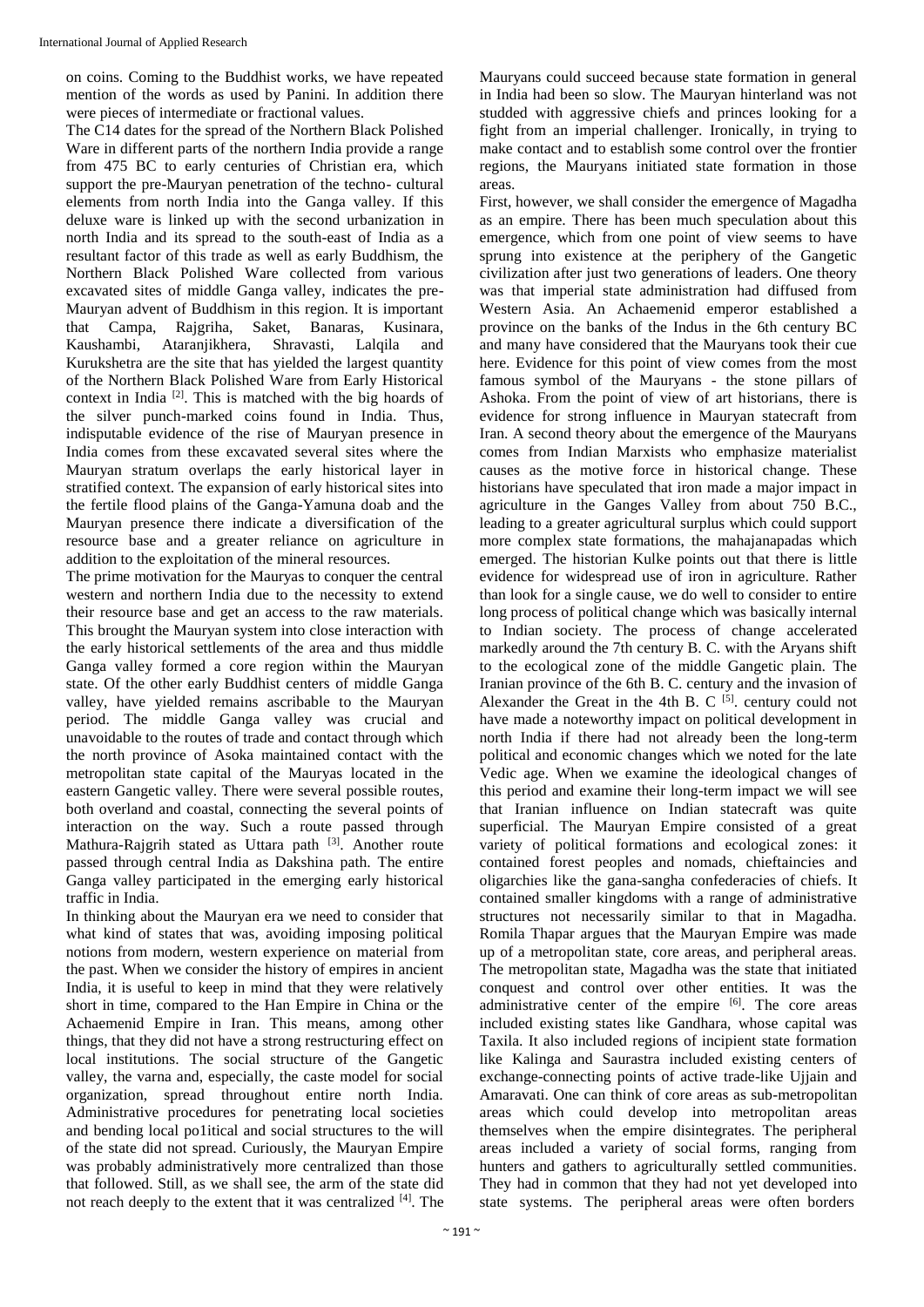#### between rich agricultural belts.

Looking at the expansion of Magadha from the point of the desire for wealth, we can note that the lower Indus Valley had fine horses which could have acted as a stimulus to attempted political control. It appears, as well, that the Mauryans wanted to control the daksinapatha, the way south. In the south were the gold reserves of Karnataka. This southern area could also be approached from the west coast or along the Krishna valley to the east. So these routes were marked out for protection. Kalinga may have been desirable partly because it was territory which Magadha had controlled earlier and then lost-so the desire to uphold dynastic honor may have made this area a priority but also the area was rich in agriculture, trade and elephants. Holding Kalinga would secure the defense of Magadha from the southeast and would protect the coastal route down the east coast <sup>[7]</sup>. The policy toward the peripheral areas was slightly different. Rather than try to collect revenues from these areas, the Mauryans were interested in containing tribal groups on its borders, using them as buffer zones which could separate well-developed areas from each other. The policy of segration would help to keep the core areas under control without excessive use of the imperial army and imperial administration. When we consider the core and peripheral areas outlined above, it is clear that they were highly varied politically, socially and economically. Some of the core areas were still tribal republics-gana-sanghas, for example. The Middle Gangetic Valley shared the cultural synthesis which developed out of the meeting of Aryan elites with the native populations, but there were still wide cultural differences between the northwest and the east. Even in the core areas, as well, there was, thus, a wide variety of land tenures and systems of taxation and tribute. Economically the areas ranged from barter to more complex commercial transactions involving markets, guilds (sreni) and major traders (setthis)  $[8]$ . However, even though the Arthasastra shows an interest in the state recovering revenue from all kinds of activities, Magadha itself did not attempt to enter deeply into local politics and economies with the aim of maximizing revenue by active attempts at restructuring.

One of the indications of a policy of relative noninterference is the lack of major irrigation works which can be said to have been sponsored by the state. There is only one single large-scale irrigation work attributed to Mauryan enterprise. The Mauryan Empire, like other states in Indian history, did not control irrigation works. Irrigation was considerably decentralized, frequently in small-scale systems drawing water from rivers, pools, wells, springs and artificial ponds called tanks. More elaborate reservoirs and embankments were built with local resources, though the empire assisted irrigation works in newly settled lands. Evidence suggests that irrigation works were locally controlled. The Mauryans appear to have had interest in gaining revenue from trade [9]. They did not, here, either; however, take an active role in the regulation of trade. This is indicated by the fact that they appear not to have issued metallic money of a distinctive kind. The modest punch-marked coins which have been found may very well have been issued by guilds or other local bodies. It is curious, however, that when the great emperor Ashoka set up pillars or had his edicts sculpted into rocks, he had these placed in centers associated with trade and along the extended trade network radiating from the metropolitan kingdom. Ashoka erected numerous edicts

along nodal points on important trade routes and areas of raw materials. The nodal points beyond the Ganges valley were Kandahar, Taxila, Ujjain, the northern Konkon, Raichur and Bellary districts, and Kalinga, all of which have provided evidence of inscriptions. Ashoka had roads built both to serve the needs of imperial administration and to facilitate trade. Imperial control of trade routes and major trading centers glove revenue without necessitating control of upland areas [10]. The state attempted to maintain control over individual traders and guilds, inspecting their identity, their merchandise and their profits. The sale of goods at the place of production was not permitted, presumably because sale in markets was more accessible to revenue collectors. The state collected a series of taxes at various points in the production of goods from raw materials to commodities. Special officers were appointed to ensure standards and prevent fraud as well as to intercept trade in those items which the state had a monopoly such as, weapons, armor, metals, and gems. Commodity production was therefore an independent enterprise geared to a market and trade was a major revenue resource for the state.

In communicating to subjects in a society not yet completely absorbed in varna categories, Ashoka did well to emphasis universal moral qualities and not particular sects and groups. Ashoka's ideas came from debates current at the time on dharma, but he set his notions within an imperial framework. The universalistic ethic of Jainism and Buddhism as opposed to the caste-based ethic of brahmanical teaching suited the needs of empire since it could forge new ties cross clans, tribes and castes. Even though Ashoka did not associate his message of dharma distinctly with Buddhism in his edicts, he had close ties with the Buddhist sangha, the communities of the committed, and the monks. The sangha prospered on royal patronage and it provided networks of loyalty which could be supportive of political needs. The orders of monks and nuns cut across both caste and clan ties and weakened existing identitiesallowing for the forging of new attachments to an expanded and new concept of the state [11]. This is seen in their continuing patronage to Buddhism and Jainism for a period after the decline of the Mauryas. The teachings of Buddhism and Jainism were preserved and transmitted through orders of monks recruited from many social groups (including Brahmins). Buddhist and Jain monasteries broadened participation in high religion such that participation shifted in communities from only a handful of sacrificial priests and rich clients who paid for elaborate sacrifices and supplied materials, including cattle and other valuable animals. Buddhism was appropriate for the Mauryans, considering their dependency on trade because of the appeal of that faith and Jainism to the wealthy who wanted to protect their wealth from arbitrary appropriation and unproductive destruction in sacrifice <sup>[12]</sup>. The link of trade and Buddhist institutions existed for the next several centuries after Ashoka because places where Buddhist monks of the sangha concentrated for part of each year attracted the pious from all social strata and also traders to supply the wants of monks and lay clienteles.

Ashoka may have attempted such an ideological integration, but it was not sufficient to hold the Mauryan Empire together after his death in 232 B.C. The empire rather quickly disintegrated into successor states. While the empire may have been loosely integrated, it did leave a political legacy. As it is mentioned earlier, state formation was